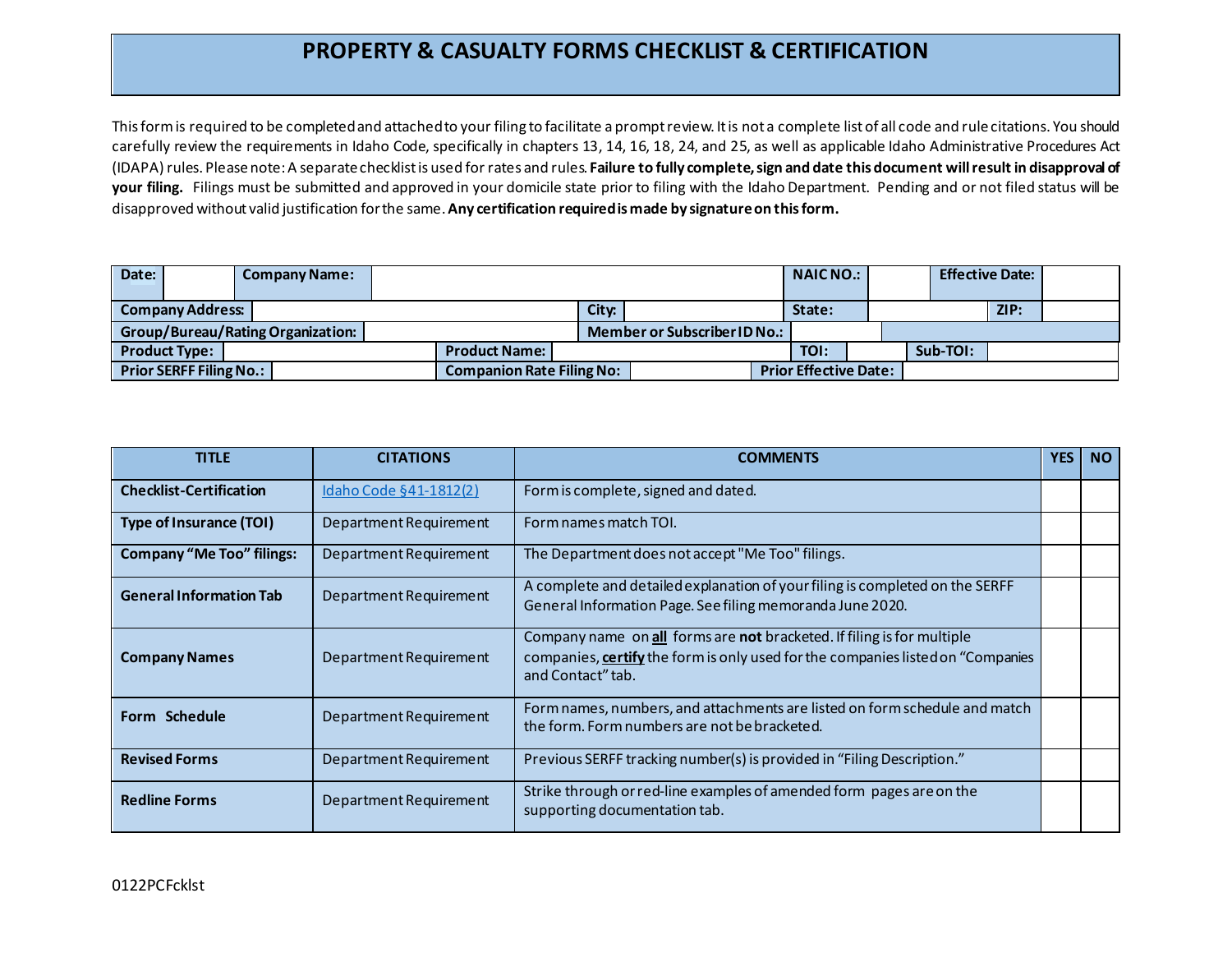| <b>TITLE</b>                                 | <b>CITATIONS</b>                                      | <b>COMMENTS</b>                                                                                                                                                   |  | <b>NO</b> |
|----------------------------------------------|-------------------------------------------------------|-------------------------------------------------------------------------------------------------------------------------------------------------------------------|--|-----------|
| <b>Facsimile Signature</b>                   | Idaho Code §41-1819                                   | Facsimile signature of the company's authorizing officer is on the policy, riders,<br>amendments, and endorsements.                                               |  |           |
| <b>Third Party Authorization</b>             | Department Requirement                                | Date is current on authorization letter is within the current calendar year.                                                                                      |  |           |
| <b>Managing General Agents</b>               | Idaho Code Title 41, Chapter<br>15                    | Policy is administered by a Managing General Agent. Idaho MGA license and<br>copy of the Administration agreement are located on the Supporting Documents<br>Tab. |  |           |
| <b>Declaration Pages</b>                     | Department Requirement                                | Declaration pages have entire company name, if filing for one company.                                                                                            |  |           |
| <b>Application</b>                           | Idaho Code §41-1812(1)                                | Application is included in this filing or prior Idaho SERFF tracking number is<br>provided. Companyname is on application if part of the policy.                  |  |           |
| <b>Binders</b>                               | Idaho Code §41-1823                                   | Time frame does not extend "beyond the issuance of policy, or the<br>endorsement."                                                                                |  |           |
| <b>Endorsements</b>                          | Idaho Code §41-1812(2)                                | Policy form number and SERFF filing number noted on the General Information<br>tab.                                                                               |  |           |
| <b>Definition of Spouse</b>                  | 29 U.S.C. 2611(13)                                    | Definition of spouse does not include reference to domestic partners or civil<br>union partners.                                                                  |  |           |
| <b>Domestic Partners</b>                     |                                                       | If domestic partner coverage is offered, forms allow for both same and opposite<br>sex partners.                                                                  |  |           |
| <b>Cancellations-Commercial</b><br>Lines     | Idaho Code §41-1842                                   | Verify policy includes a minimum: 10-day notice for nonpayment of premium<br>30-day notice of cancellation; -45-day notice of nonrenewal                          |  |           |
| <b>Cancellations-Personal Lines</b>          | Idaho Code §41-2401(i);<br><b>Idaho Code §41-2507</b> | Verify policy includes a minimum: 10-day notice for nonpayment of premium<br>30-day notice of cancellation                                                        |  |           |
| <b>Mid-term Cancellations</b>                | Bulletin 85-1-Commercial                              | Policy complies with Bulletin 85-1 in accordance with mid-term cancellations<br>and actions.                                                                      |  |           |
| <b>Refund of Unearned</b><br><b>Premiums</b> | Idaho Code §41-1333                                   | Upon cancelation, the company refunds any "unused collected premium pro<br>rata."                                                                                 |  |           |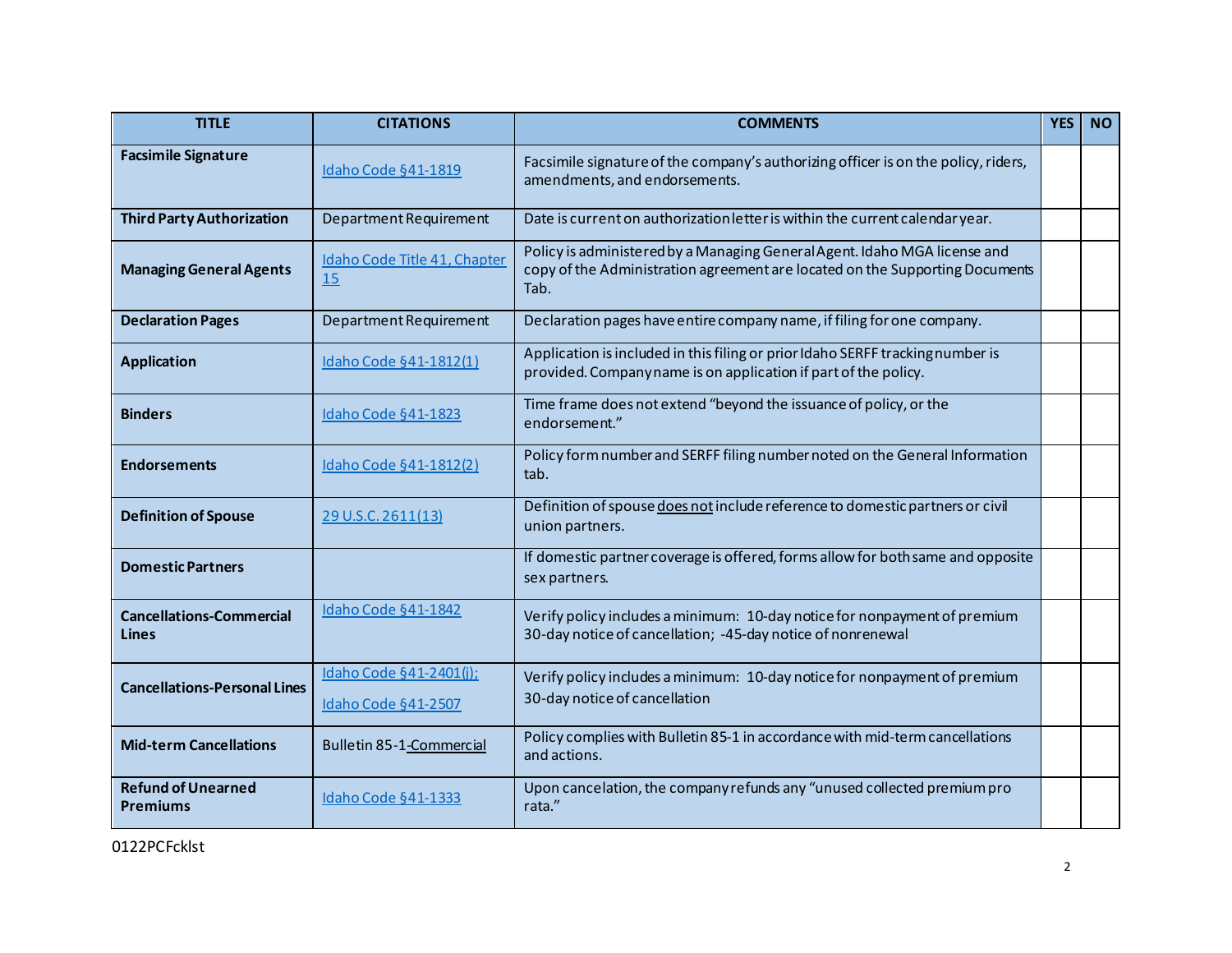<span id="page-2-0"></span>

| <b>TITLE</b>                                            | <b>CITATIONS</b>                                  | <b>COMMENTS</b>                                                                                                                                      | <b>YES</b> | <b>NO</b> |  |  |  |  |
|---------------------------------------------------------|---------------------------------------------------|------------------------------------------------------------------------------------------------------------------------------------------------------|------------|-----------|--|--|--|--|
| <b>Rebating</b>                                         | <b>Idaho Code §41-1314</b>                        | Policy does not include rebates, inducements or anything of value unless<br>specified in the contract and in compliance with Idaho Code.             |            |           |  |  |  |  |
| <b>Block Nonrenewal</b>                                 | Idaho Code §41-1841<br><b>Idaho Code §41-2507</b> | The Company will give Notice to the director 120 days prior to nonrenewal. The<br>Department does not allow Block-Nonrenewal on Personal Lines Auto. |            |           |  |  |  |  |
| <b>Servicing of Contracts</b>                           | Bulletin 85-5                                     | The company complies with Idaho's servicing responsibilities as stated in<br>Bulletin 85-5.                                                          |            |           |  |  |  |  |
|                                                         |                                                   | <b>IF APPLICABLE</b>                                                                                                                                 |            |           |  |  |  |  |
| <b>Travel Policies</b>                                  | Department Requirement                            | Travel insurance template is completed in order to correctly categorize Type of<br>Insurance (TOI)2F <sup>1</sup>                                    |            |           |  |  |  |  |
| <b>Fire Policies</b>                                    | Idaho Code § 41-2401                              | Policy complies with New York Standard form, as revised in 1943, with only<br>allowable exceptions as in code.                                       |            |           |  |  |  |  |
| <b>Provide Comments/reasons for "No Responses Below</b> |                                                   |                                                                                                                                                      |            |           |  |  |  |  |
|                                                         |                                                   |                                                                                                                                                      |            |           |  |  |  |  |

**Under Idaho Code § 41-1812, forms must be filed and certified to be in compliance with applicable sections of the Idaho Code. If the forms are later found to be in noncompliance with the Idaho code and rules of the Department, the director shall, in accordance with the Idaho administrative procedures act, prohibit the use of such forms and administrative penalties may be assessed. Insurers would have to correct the forms, retroactive to the date of first use.**

## **CERTIFICATION OF COMPANY OFFICER: Filer certification must be signed and completed by an officer of the Company.**

I, the undersigned, declare that I am an officer, or authorized representative of an officer, of the organization named above, and that I have the authority to bind that organization by my signature. I have reviewed the contents of this filing and all applicable sections of the Idaho Insurance

<sup>1</sup> The travel insurance template provided by the state is used to help determine the correct Type of Insurance (TOI) for filing. Depending on the percent of insurance considered disability (e.g., medical), the filing may need to be submitted under a different TOI." Note: If the travel policy includes disability benefits, filing needs to comply with disability laws.